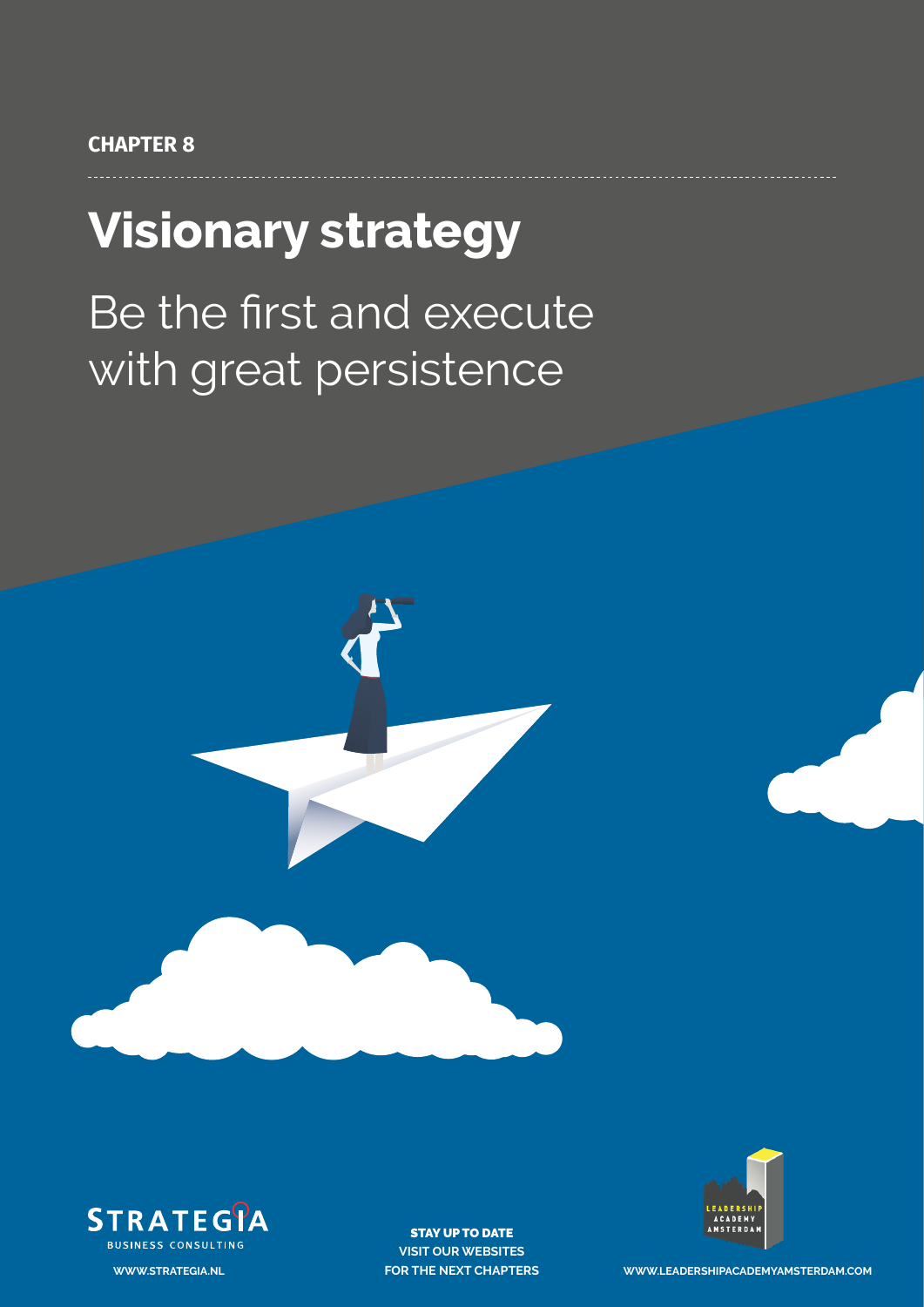#### **INTRODUCTION**

Are you in an industry that could be disrupted by a single company? It seems impossible, but under certain conditions it becomes reality. Famous examples are of course Microsoft, Apple, and, in the early years, IKEA. How do you deal as an established company with market conditions that leave room for these kind of disruptions?

Our eighth article highlights the visionary strategy approach and accompanying company culture and leadership style. We will describe the connections between the three key elements that bring success or failure to companies. Businesses with a certain degree of predictability and companies with the power to shape its environment, are attractive for a visionary approach. What does this mean for your strategizing process, your culture and your leadership style if you see yourself in that position, or worse, if you anticipate that your market could be disrupted by those companies?

## **Be the first and execute with great persistence**

hen we talk about visionary companies, we often think of start-ups, while large and more established companies are seen as the potential victims. How can they pre-empt those disruptors and survive, or better: how can they stay ahead of the game? Incumbent companies should prepare and familiarize themselves with the way smaller and more agile competitors think and act.

The basic idea behind a visionary approach is to be the first. It is all about the 'great idea', the conception of an opportunity that has not been done before. Secondly, the company must define a fixed goal, how to get there is flexible. Along the way, decisions are taken to help move the company as fast as possible. To achieve the fixed goal successfully, execution must be pursued

with great persistence. There is more needed than only a great vision, relentless execution of the strategy is decisive for success.

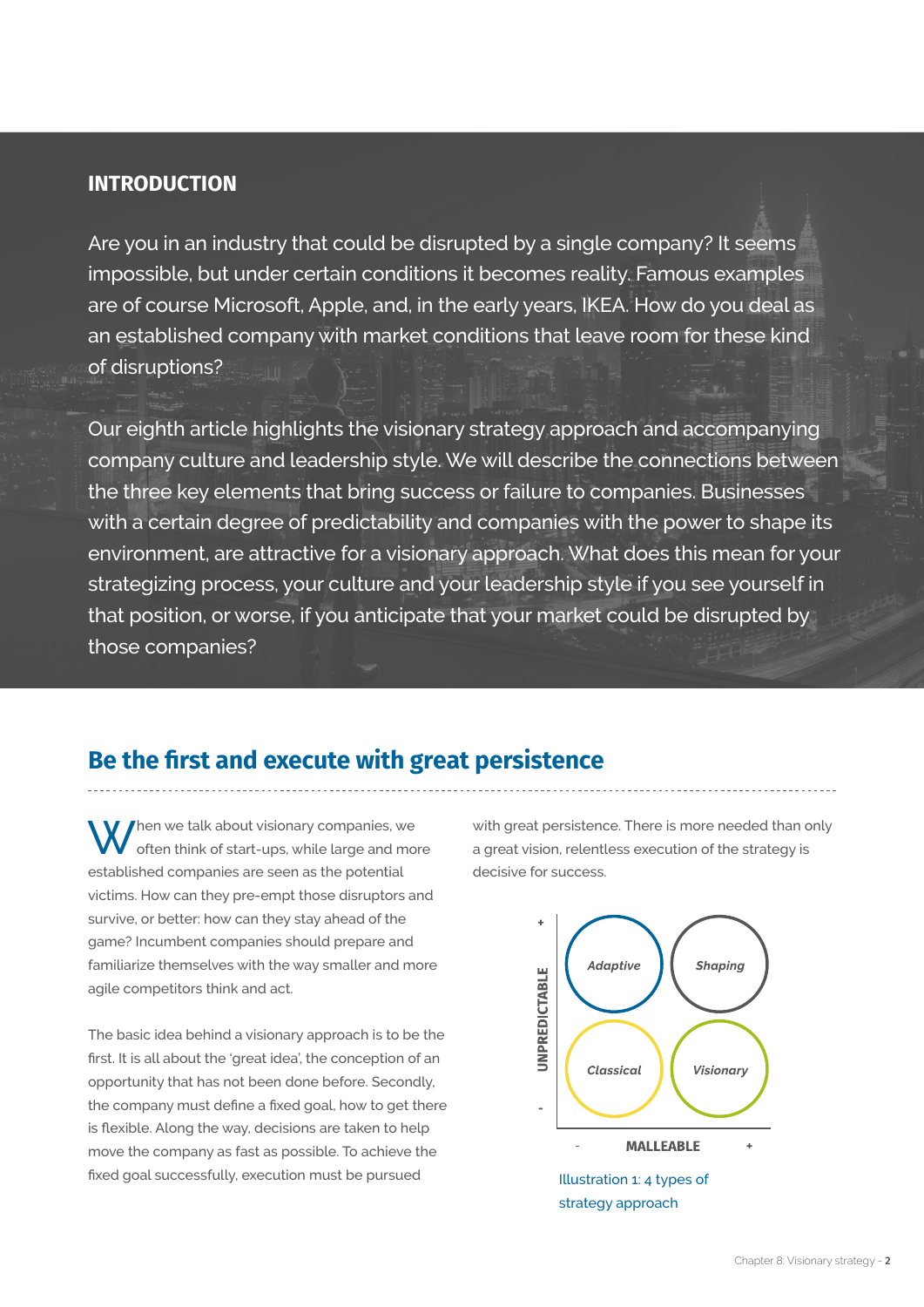Important signals to identify if you are in a visionary business environment can be derived from developing megatrends, breakthrough technologies and the recognition of unmet needs from dissatisfied customers. The industry should have great potential for growth and current incumbents are following the beaten paths.

Large companies could be the most likely the ones to lose their positions. They have built up a certain

status quo, may suffer from inertia and deep-rooted routines which limit their ability to recognize changes and counter them in time. On the other hand, established organizations also have advantages and could capitalize on a really differentiating visionary opportunity, because they have the size and resources to defend themselves successfully. Alternatively, established companies can also choose to be the disruptors themselves by shaping their business environment.

# **Nurturing continuous innovation**

T o be successful while maintaining a visionary strategy, is only possible when a company and its leadership nurtures continuous innovation. This strategy combines seemingly opposite qualities: a strict focus on the goal, without becoming rigid; a flexible organisation combined with top-down direction setting, but with a strict implementation. Mobilizing resources all around the end goal to be achieved. Leadership is asked to act as the visionary leader and must also be able to shift in time to a more classical approach because the required stringent execution. Sectors that have to find the answers to this kind can be found in e.g. retail, mobile and software.

# **Organization culture accompanying the Visionary strategy**

The culture that supports a<br>visionary strategy, is a culture that focuses mainly on the development of a new market or the disruption of an existing one. Such cultures spend a lot of energy on putting the vision into practice and to accelerate sparks of passion and creativity from the staff. The vision works like a Pole Star. The staff is seen as the biggest asset of the organization, in which people are invited to take individual

initiatives that support realization of the vision. The overall moto is 'us against the rest of the world', which connects staff and make them work they as family like tight community.

The culture needs to create a relentless focus on the realization of the vision. To achieve this, the focus is on the main values: teamwork, communication and consensus.



Illustration 2: 4 types of organizational culture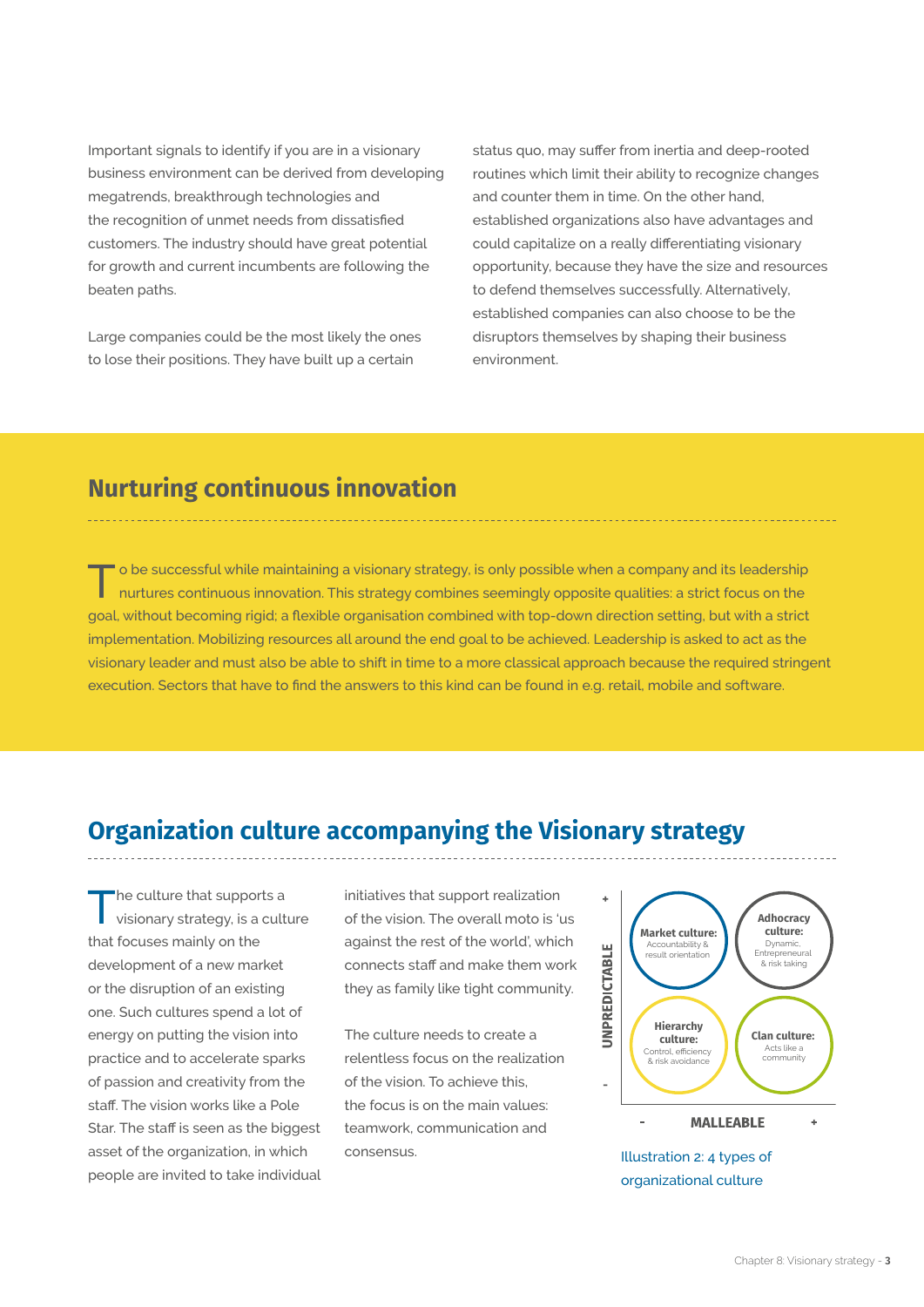## **Leadership in case of a Visionary strategy and a Clan culture**

Ine most important part of Leadership connected to a Visionary approach, is the orientation of the leader to people and process. The leader's main task is to manage conflicts in the organization and seek consensus. The influence of a leader comes from getting people involved in decision making and problem solving. Participation and openness are actively pursued. The leader is empathic, cares for the needs of individuals and is aware of others. His or her influence is based on mutual respect and trust.

In illustration 4 we have identified the importance of each of the 4 roles a Visionary leader in an organization has. Each of the roles is scored from 1 (not important) to 5 (very important).

*Lead by example:* to keep the community together, the leader quite often has almost mythical, in which he will receive respect for his/her vision and earns trust by the staff by giving the behavioural example.

*Create a vision:* the aimed direction of the company is summarized in the vision of the concerned organisation. Communication about the vision is the primary role for the leader.

**Execute strategy:** the visionary leader is more concerned with the creation of a strong team spirit based on trust, openness and participation and less with the involvement of the execution of the strategy.

**Agile:** Dynamic Enterpreneural Risk taking Achieveme **Stability** 

**Visionary:** sion oriente Mentoring Participation Stability

Illustration 3: 4 types of leadership

**MALLEABLE** 

**Competitive:** Setting common beliefs **External orientation** Achievement **Stability** 

**Hierarchical:** Structure Controle **Efficiency** Stability

*Unleash potential:* by positioning the vision as a kind of Pole star, individuals and teams are very much invited to take initiative and in that way, use their full potential. Visionary strategy basically creates a system that unleashes the potential by each of the participants.



#### **ROLE OF A VISIONARY LEADER**

**-**

**JNPREDICTABLE** 

÷

Illustration 4: Role of a Visonary Leader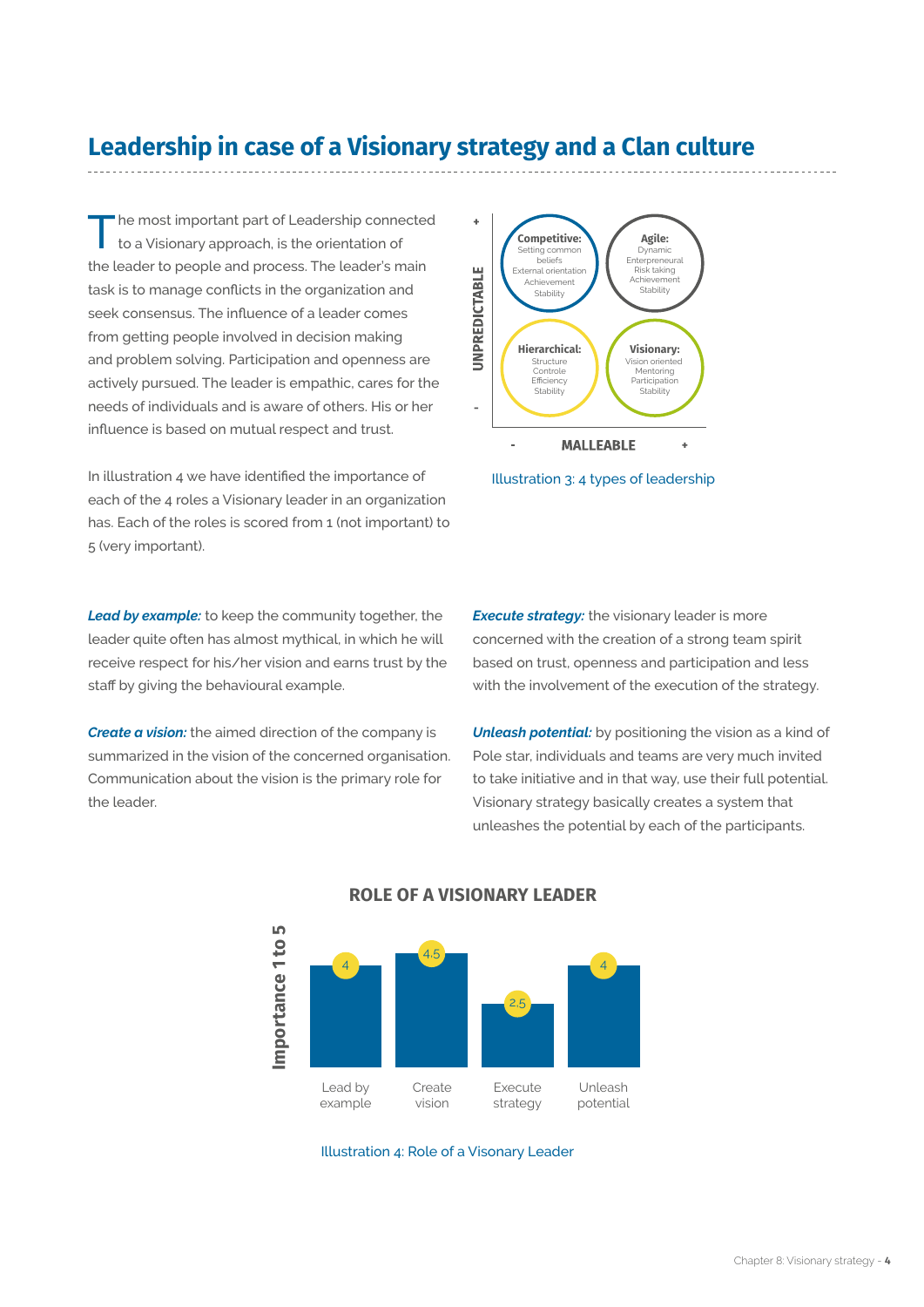#### **Moving to another strategical approach**

 $\bigwedge$  s the vision matures and the organization is losing its exclusive position in a market, they will be forced<br>to move to another approach. The organization could become more externally oriented and develop an adaptive strategy, or become more systematic with a classical approach. Quite often the decision to change is take (too) late, because of the strong inside orientation.

When the decision has been made to change their strategic approach, the next step is to change the culture and leadership accordingly. This change will entail a change of behaviour of the staff that so far has worked in an environment in which trust, self-initiative and consensus were key values. From our observations, the change will take a lot of time and energy from the leadership and, quite often leads to replacement of many of the current leaders.

#### **Interested in a further conversation?**

 $\bullet$  uccessful visionary strategies are applied in certain environments. Do you know which environment you are? If so, are your actions consistent with that approach?

- 'Is your business environment viable to be disrupted by visionary approaches? Are you prepared well enough to read the signs of change?
- 'Do you need a re-assessment of your current leadership style to give better insights what you need to lead the organisation into the right direction:', and
- 'Is your current leadership team sufficiently equipped to answer up to the new requirements?'
- 'How do you evolve your culture towards a clan culture and a visionary leadership style?'

Strategia Business Consulting and The Amsterdam Leadership Academy have a strong background in supporting companies where these type of questions arise. Interested to share ideas and receive our feedback? We will be happy to join you to have a good discussion about your Strategy & Leadership challenges.

#### *"Putting a vision into practice"*